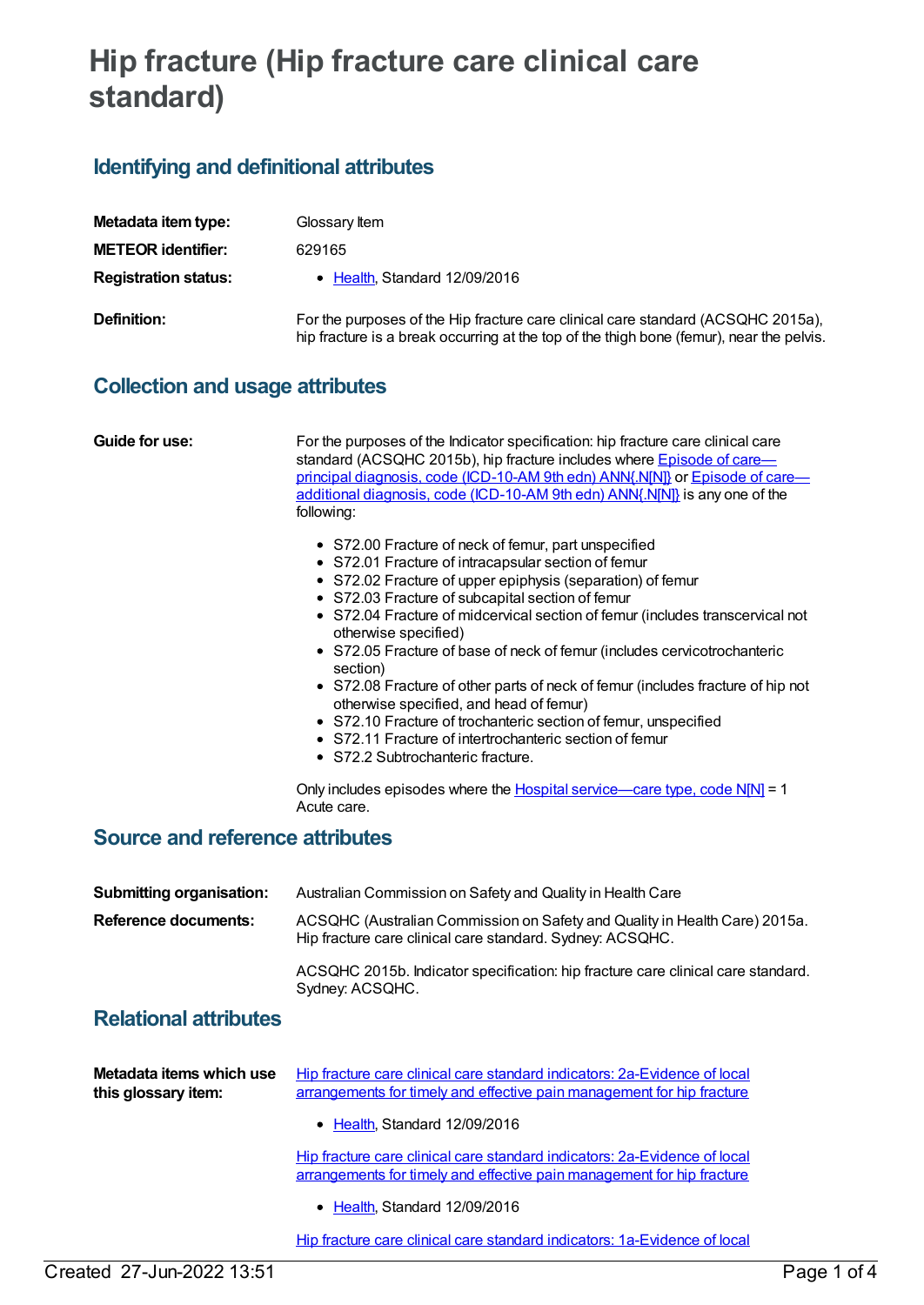[arrangements](https://meteor.aihw.gov.au/content/628064) for the management of patients with hip fracture in the emergency department

• [Health](https://meteor.aihw.gov.au/RegistrationAuthority/12), Standard 12/09/2016

Hip fracture care clinical care standard indicators: 1a-Evidence of local [arrangements](https://meteor.aihw.gov.au/content/696426) for the management of patients with hip fracture in the emergency department

[Health](https://meteor.aihw.gov.au/RegistrationAuthority/12), Standard 12/09/2016

Hip fracture care clinical care standard indicators: [1b-Proportion](https://meteor.aihw.gov.au/content/696428) of patients with a hip fracture who have had their pre-operative cognitive status assessed

[Health](https://meteor.aihw.gov.au/RegistrationAuthority/12), Standard 12/09/2016

Hip fracture care clinical care standard indicators: [1b-Proportion](https://meteor.aihw.gov.au/content/628067) of patients with a hip fracture who have had their pre-operative cognitive status assessed

• [Health](https://meteor.aihw.gov.au/RegistrationAuthority/12), Standard 12/09/2016

Hip fracture care clinical care standard indicators: [2b-Proportion](https://meteor.aihw.gov.au/content/696432) of hip fracture patients who have documented pain assessment within 30 minutes of emergency department presentation and either receive analgesia within this time or do not require it

• [Health](https://meteor.aihw.gov.au/RegistrationAuthority/12), Standard 12/09/2016

Hip fracture care clinical care standard indicators: [2b-Proportion](https://meteor.aihw.gov.au/content/628070) of hip fracture patients who have documented pain assessment within 30 minutes of emergency department presentation and either receive analgesia within this time or do not require it

[Health](https://meteor.aihw.gov.au/RegistrationAuthority/12), Standard 12/09/2016

Hip fracture care clinical care standard indicators: 3a-Evidence of [orthogeriatric](https://meteor.aihw.gov.au/content/628084) (or alternative physician or medical practitioner) management during an admitted patient's hip fracture episode of care

[Health](https://meteor.aihw.gov.au/RegistrationAuthority/12), Standard 12/09/2016

Hip fracture care clinical care standard indicators: 3a-Evidence of [orthogeriatric](https://meteor.aihw.gov.au/content/696434) (or alternative physician or medical practitioner) management during an admitted patient's hip fracture episode of care

[Health](https://meteor.aihw.gov.au/RegistrationAuthority/12), Standard 12/09/2016

Hip fracture care clinical care standard indicators: [4a-Proportion](https://meteor.aihw.gov.au/content/696436) of patients with a hip fracture receiving surgery within 48 hours of presentation with the hip fracture

• [Health](https://meteor.aihw.gov.au/RegistrationAuthority/12), Standard 12/09/2016

Hip fracture care clinical care standard indicators: [4a-Proportion](https://meteor.aihw.gov.au/content/628088) of patients with a hip fracture receiving surgery within 48 hours of presentation with the hip fracture

• [Health](https://meteor.aihw.gov.au/RegistrationAuthority/12), Standard 12/09/2016

Hip fracture care clinical care standard indicators: [5a-Proportion](https://meteor.aihw.gov.au/content/696438) of patients with a hip fracture who are mobilised on day one post hip fracture surgery

[Health](https://meteor.aihw.gov.au/RegistrationAuthority/12), Standard 12/09/2016

Hip fracture care clinical care standard indicators: [5a-Proportion](https://meteor.aihw.gov.au/content/628092) of patients with a hip fracture who are mobilised on day one post hip fracture surgery

• [Health](https://meteor.aihw.gov.au/RegistrationAuthority/12), Standard 12/09/2016

Hip fracture care clinical care standard indicators: [5b-Proportion](https://meteor.aihw.gov.au/content/696440) of patients with a hip fracture with unrestricted weight bearing status immediately post hip fracture **surgery** 

• [Health](https://meteor.aihw.gov.au/RegistrationAuthority/12), Standard 12/09/2016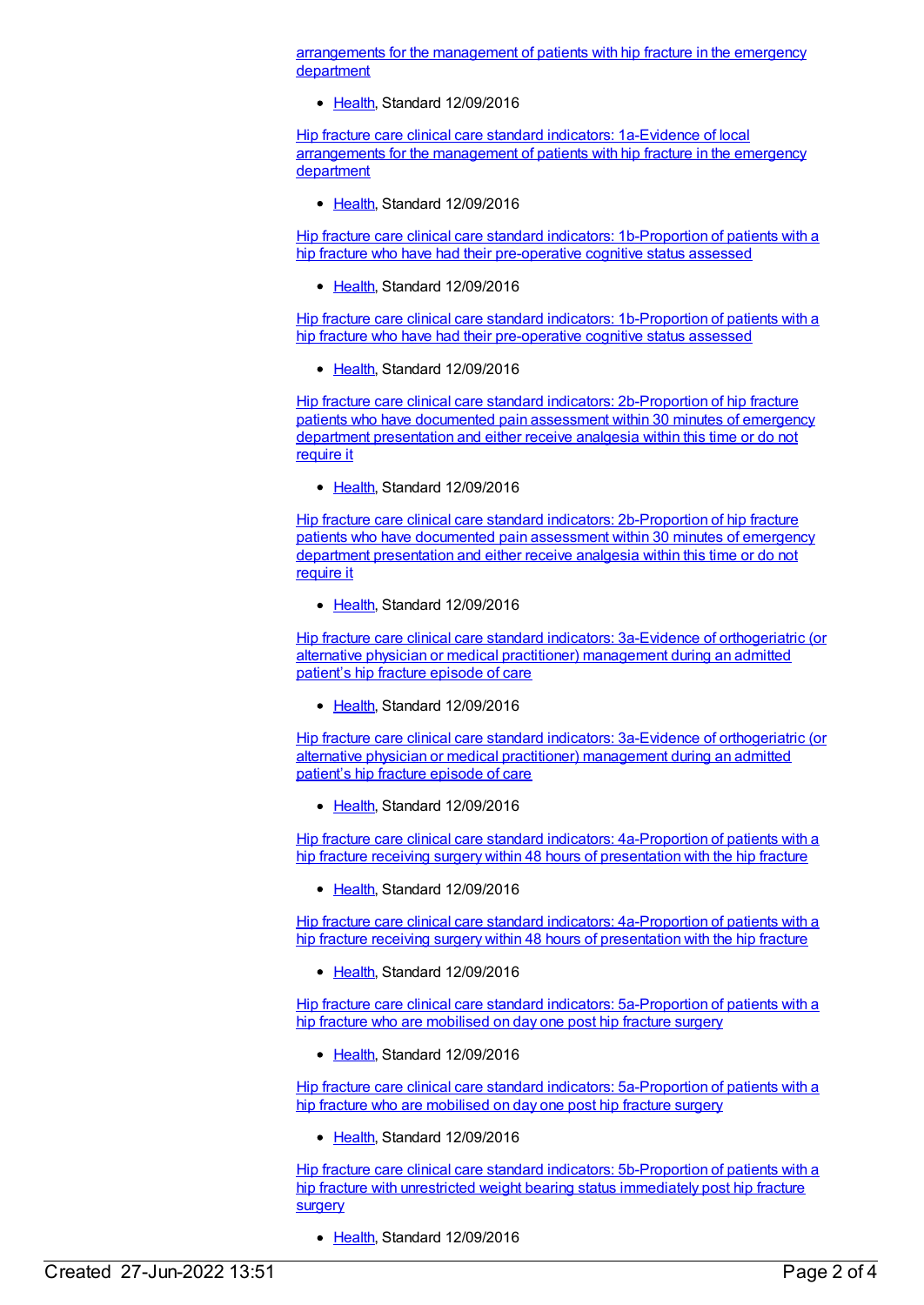Hip fracture care clinical care standard indicators: [5b-Proportion](https://meteor.aihw.gov.au/content/628094) of patients with a hip fracture with unrestricted weight bearing status immediately post hip fracture surgery

Ealth, Standard 12/09/2016

Hip fracture care clinical care standard indicators: [5c-Proportion](https://meteor.aihw.gov.au/content/696442) of patients with a hip fracture experiencing a new Stage II or higher pressure injury during their hospital stay

[Health](https://meteor.aihw.gov.au/RegistrationAuthority/12), Standard 12/09/2016

Hip fracture care clinical care standard indicators: [5c-Proportion](https://meteor.aihw.gov.au/content/628233) of patients with a hip fracture experiencing a new Stage II or higher pressure injury during their hospital stay

[Health](https://meteor.aihw.gov.au/RegistrationAuthority/12), Standard 12/09/2016

Hip fracture care clinical care standard indicators: [5d-Proportion](https://meteor.aihw.gov.au/content/696444) of patients with a hip fracture returning to pre-fracture mobility

• [Health](https://meteor.aihw.gov.au/RegistrationAuthority/12), Standard 12/09/2016

Hip fracture care clinical care standard indicators: [5d-Proportion](https://meteor.aihw.gov.au/content/628241) of patients with a hip fracture returning to pre-fracture mobility

• [Health](https://meteor.aihw.gov.au/RegistrationAuthority/12), Standard 12/09/2016

Hip fracture care clinical care standard indicators: [6a-Proportion](https://meteor.aihw.gov.au/content/696446) of patients with a hip fracture receiving bone protection medicine prior to separation from the hospital at which they underwent surgery

• [Health](https://meteor.aihw.gov.au/RegistrationAuthority/12), Standard 12/09/2016

Hip fracture care clinical care standard indicators: [6a-Proportion](https://meteor.aihw.gov.au/content/628253) of patients with a hip fracture receiving bone protection medicine prior to separation from the hospital at which they underwent surgery

[Health](https://meteor.aihw.gov.au/RegistrationAuthority/12), Standard 12/09/2016

Hip fracture care clinical care standard indicators: [6b-Proportion](https://meteor.aihw.gov.au/content/628256) of patients with a hip fracture readmitted to hospital with another femoral fracture within 12 months of admission from initial hip fracture

• [Health](https://meteor.aihw.gov.au/RegistrationAuthority/12), Standard 12/09/2016

Hip fracture care clinical care standard indicators: [6b-Proportion](https://meteor.aihw.gov.au/content/696448) of patients with a hip fracture readmitted to hospital with another femoral fracture within 12 months of admission from initial hip fracture

• [Health](https://meteor.aihw.gov.au/RegistrationAuthority/12), Standard 12/09/2016

Hip fracture care clinical care standard indicators: 7a-Evidence of local [arrangements](https://meteor.aihw.gov.au/content/628275) for the development of an individualised care plan for hip fracture patients prior to the patient's separation from hospital

[Health](https://meteor.aihw.gov.au/RegistrationAuthority/12), Standard 12/09/2016

Hip fracture care clinical care standard indicators: 7a-Evidence of local [arrangements](https://meteor.aihw.gov.au/content/696450) for the development of an individualised care plan for hip fracture patients prior to the patient's separation from hospital

• [Health](https://meteor.aihw.gov.au/RegistrationAuthority/12), Standard 12/09/2016

Hip fracture care clinical care standard indicators: [7b-Proportion](https://meteor.aihw.gov.au/content/628282) of patients with a hip fracture returning to private residence

- Australian [Commission](https://meteor.aihw.gov.au/RegistrationAuthority/18) on Safety and Quality in Health Care, Retired 15/05/2018
- [Health](https://meteor.aihw.gov.au/RegistrationAuthority/12), Standard 12/09/2016

Hip fracture care clinical care standard indicators: [7b-Proportion](https://meteor.aihw.gov.au/content/696393) of patients with a